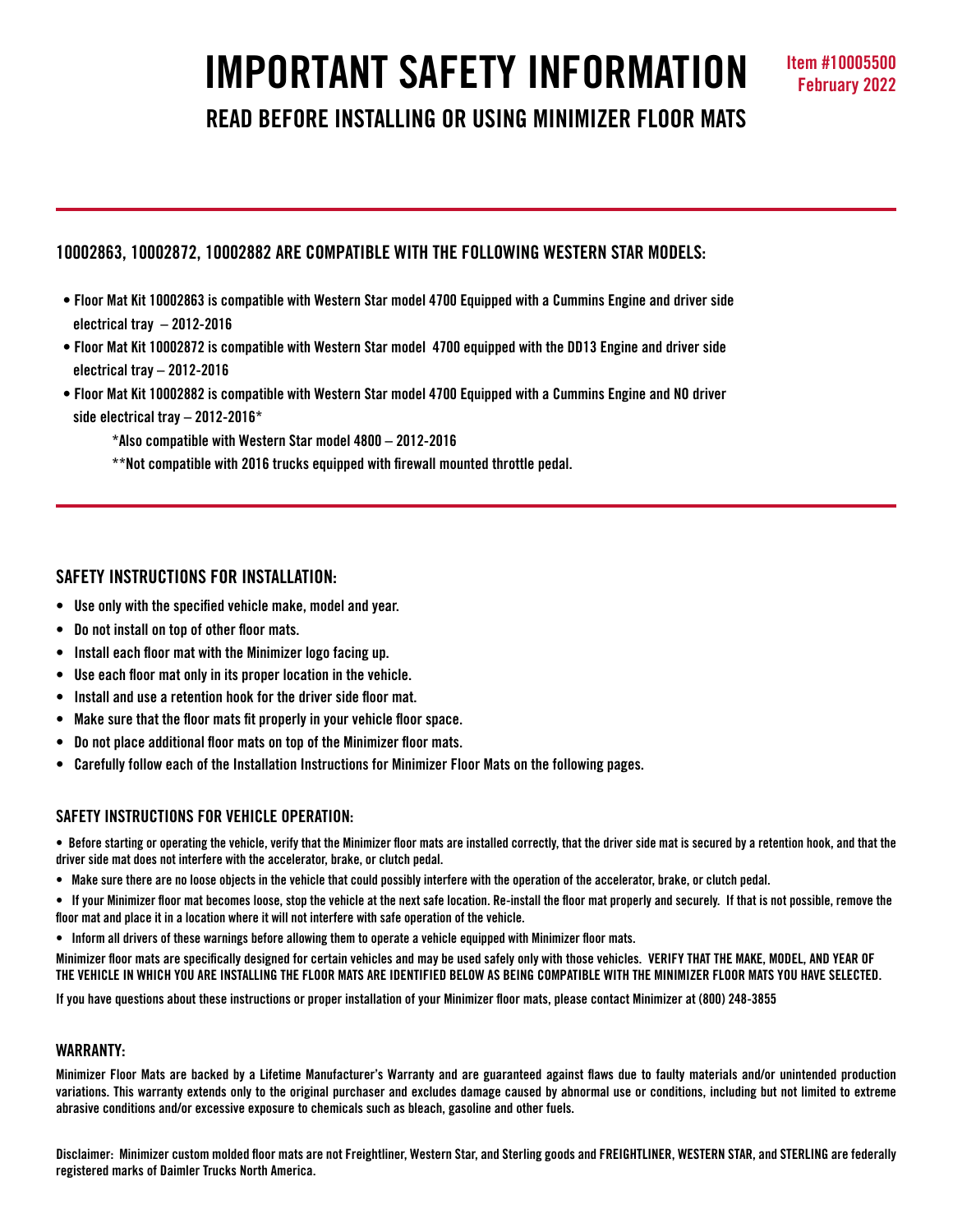## **WESTERN STAR FLOOR MAT KIT SPECIFICATIONS:**

**• Kit 10002863 shown in Figure 1 is compatible with 2012-2016 Western Star Model 4700 equipped with a Cummins Engine and driver side electrical tray. Refer to Figure 4 to identify the driver side electrical tray.**

**Figure 1 - 10002863 Contents**



**• Kit 10002872 shown in Figure 2 is compatible with 2012-2016 Western Star Model 4700 equipped with the DD13 Engine and a driver side electrical tray. Refer to Figure 4 to identify the driver side electrical tray.**

#### **Figure 2 - 10002872 Contents**



**• Kit 10002882 shown in Figure 3 is compatible with 2012-2016 Western Star model 4700 equipped with a Cummins engine with no driver side electrical tray. Refer to Figure 4 to identify the driver side electrical tray.**

**\*This kit is also compatible with 2012-2016 Western Star model 4800.**

#### **Figure 3 - 10002882 Contents**



#### **Figure 4 - Driver Side Electrical Tray**



## **INSTALLATION INSTRUCTIONS:**

**1. Remove other floormatsfromthe vehicle before installing Minimizer floor mats.**

**2. Install the Minimizer floor mats right side up, with the Minimizer logo visible.**

**3. Each Minimizer floor mat is contoured to fit a particular location in the vehicle and may be used safely only in that location.**

**4. The Minimizer floor mat package contains one driver side mat and one passenger side mat.** 

**5. Position the driver mat in the truck as shown in Figure 5. The driver mat must be pushed all the way forward so the front lip is making full contact with the doghouse trim panel and fire wall.**

#### **Figure 5 -Driver Mat In Position**



**Figure 6 - Large OEM Seat Base**

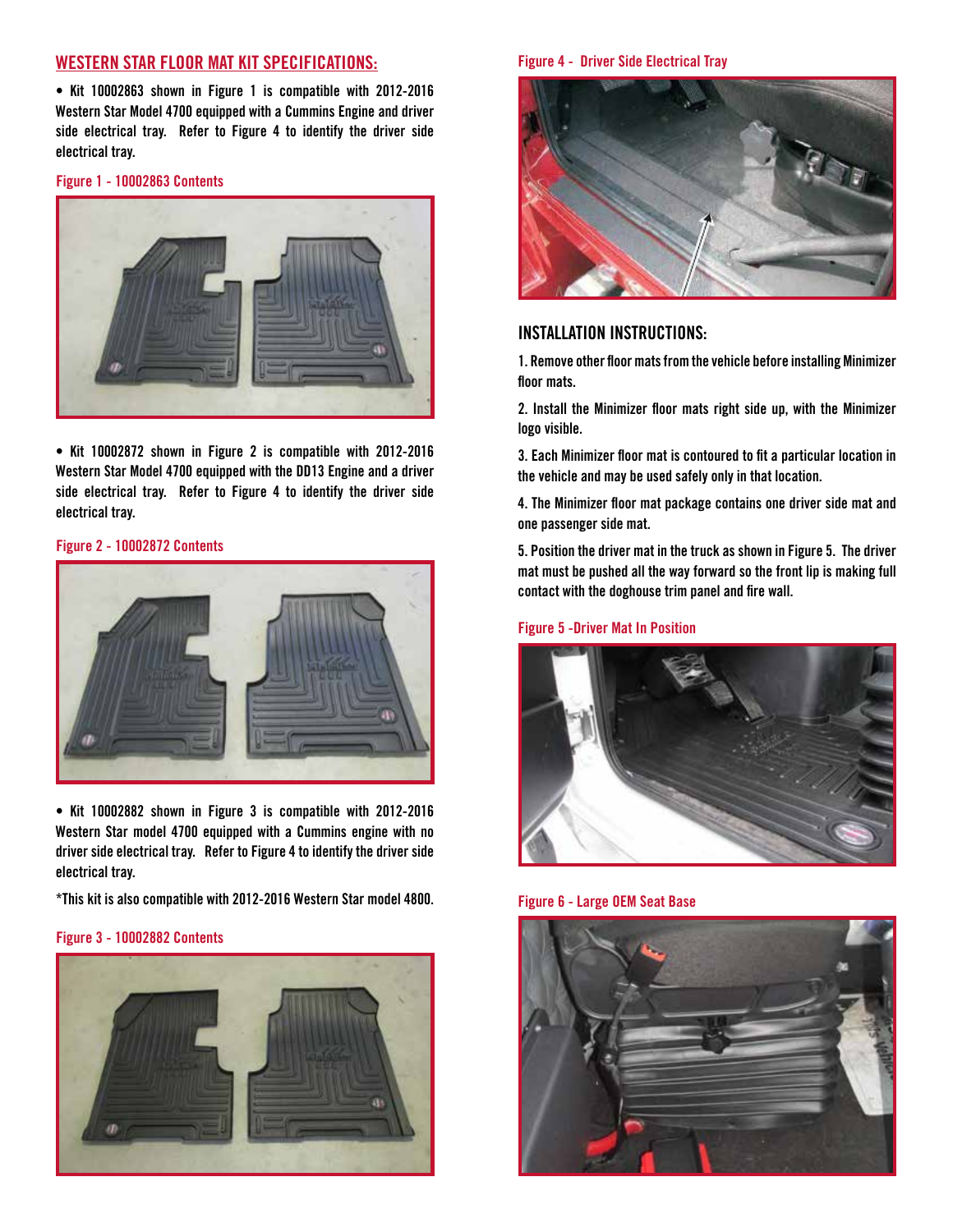**Notes: The driver mat is designed to fit several common OEM seat bases. Trucks that are equipped with a large seat base as shown in Figure 6, require hand trimming at the time of installation. Some other aftermarket seats may also require hand trimming for proper fit. There is a raised rib molded into the driver mat to use as a trim guide. Use a sharp utility knife to trim the mat as shown in Figure 7.**

#### **Figure 7 - Driver Mat Trimming Diagram**



**6. Inside the package with the installation instructions, locate two black plastic retention hooks and a white tube of Primer 94 as shown in Figure 8.**

**Figure 8 - Hook and Primer 94**



**7. Insert a hook up through the hole in the right rear corner of the driver side floor mat. The hook should fit flush with the underside of the floor mat.** 

**8. Once the hook is in place, let the driver mat and hook rest on the floor as shown in Figure 9. Next, confirm that the mat is not interfering with foot pedals and verify it is making proper contact with the surfaces surrounding the floor.**

## **Figure 9 - Driver Mat Hook in Position**



**Mark the approximate position where the hook needs to be attached to the floor. Once the position is located, remove the driver mat from the truck.**

**9. Unpack the tube of Primer 94 and read the safety precautions printed on the tube.**

**10. Activate the tube of Primer 94 by crushing the tube at the black dot.**

**11. Clean all dirt or debris off the truck floor and apply Primer 94 to the truck floor area where the hook will be attached.**

**12. Allow the Primer 94 to dry on the truck floor for five minutes.** 

**13. Install the driver mat in the truck with the hook inserted. Next, peel away the paper backing from the hook.**

**14. While holding onto neck of the hook, lower the driver mat into position and stick the hook to the floor. Apply firm pressure to the hook as shown in Figure 10 for 30 seconds to ensure a proper bond to the rubber floor.**

#### **Figure 10 - Apply Pressure to Hook**



**15. Position the passenger floor mat in the truck. Make sure the passenger mat is pushed all the way forward so the outside lip makes full contact with the doghouse trim panel and fire wall as shown in Figure 11.**

**Figure 11 - Passenger Mat In Position**